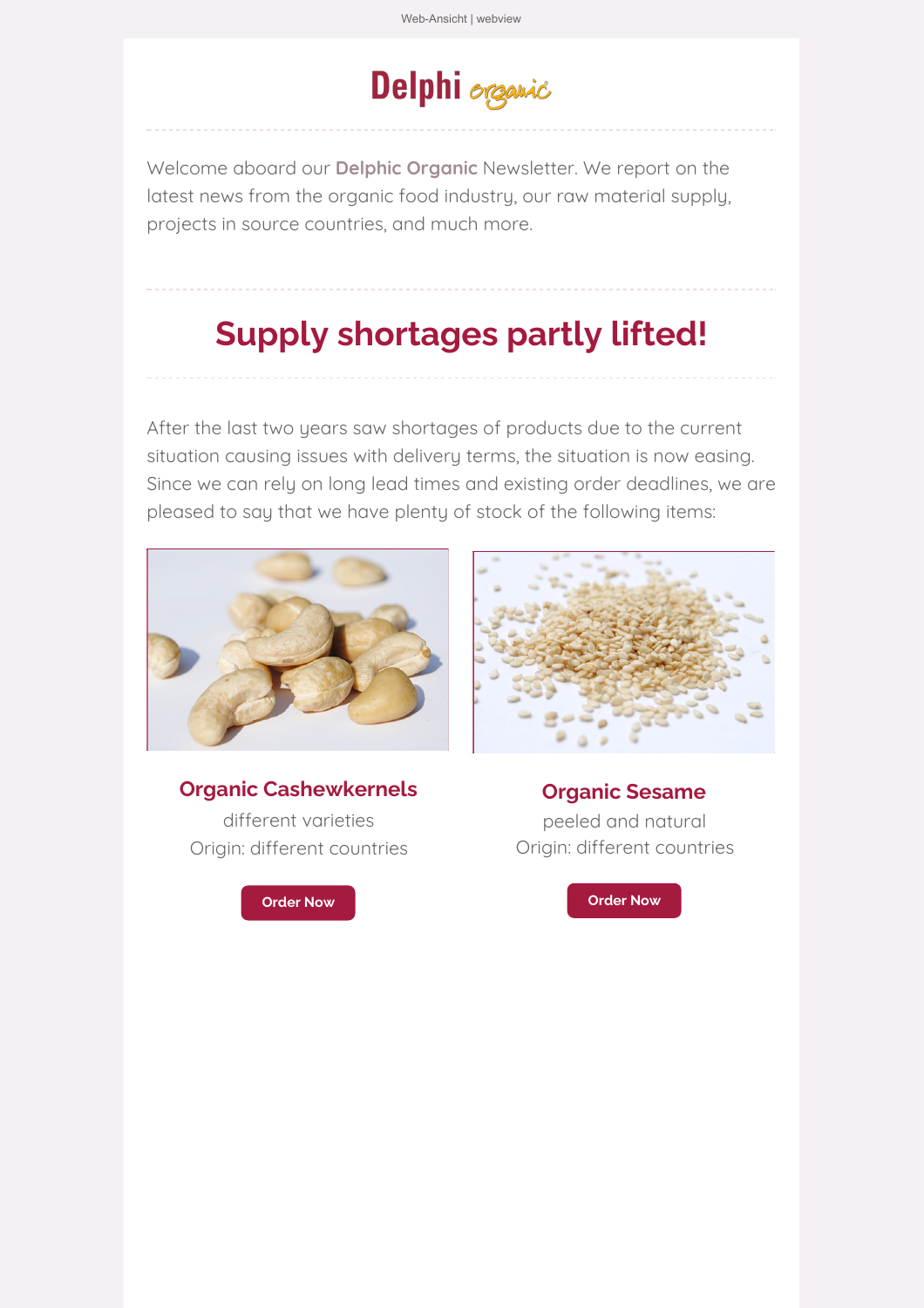

#### **Organic grated coconut**

different varieties Origin: different countries

**[Order](https://ta37b2676.emailsys1a.net/c/36/4976361/0/0/0/290255/e0bdec3a04.html) Now**



#### **Organic Coconut Oil (VCO)**

virgin Origin: different countries

**[Order](https://ta37b2676.emailsys1a.net/c/36/4976361/0/0/0/290233/6ae6a2ca1b.html) Now**

#### **Questions about our range?**

Searching for an item that isn't listed in our portfolio? We'll try to help you with that, too. Give us a call or send us an email: **[mdornhege@delphiorganic.com](https://ta37b2676.emailsys1a.net/c/36/4976361/0/0/0/290245/2e755087cf.html) +49 251 28056-11**

## **Strengthening sales.**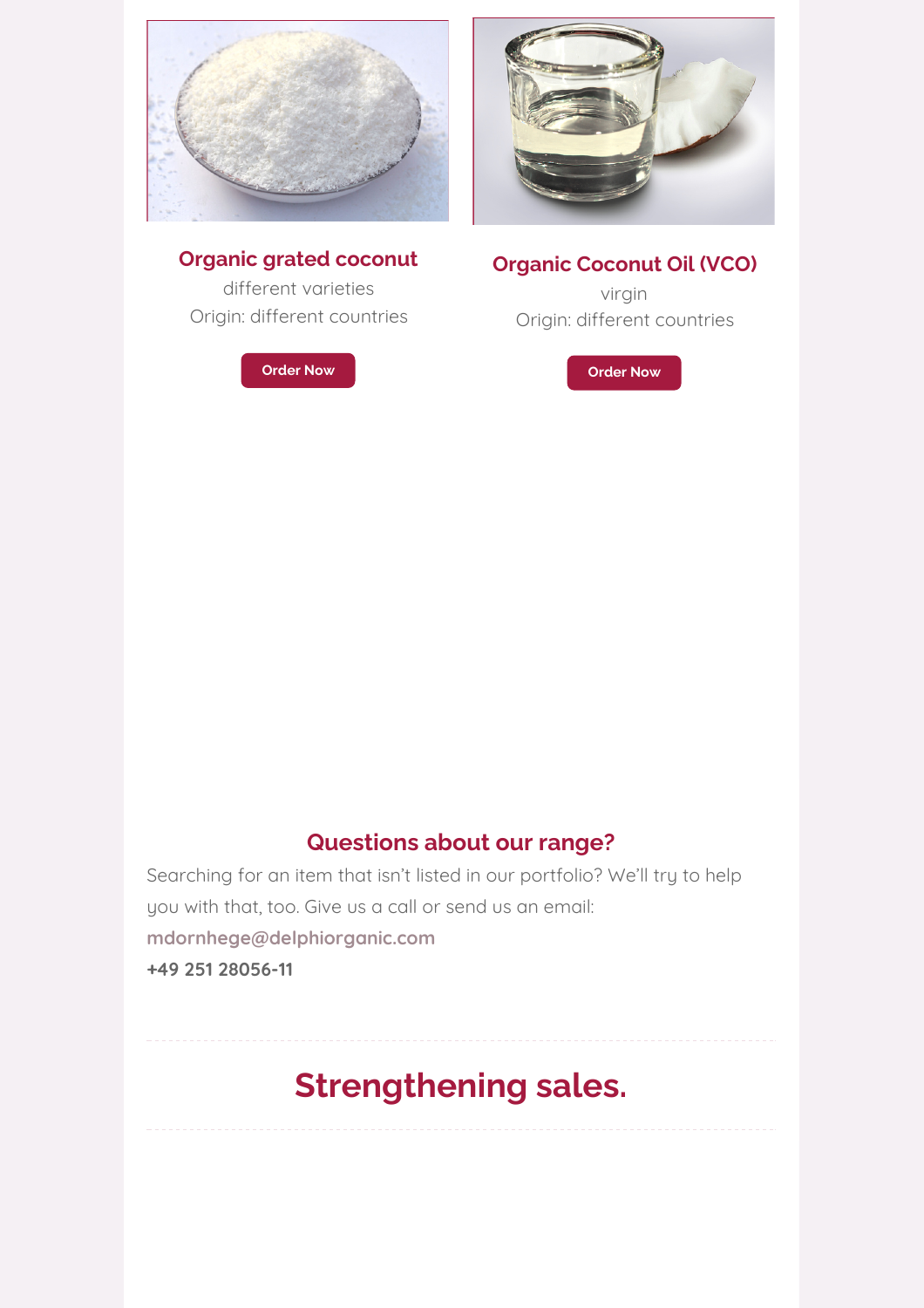

Our most recent addition is **Felix [Zaremba](https://ta37b2676.emailsys1a.net/c/36/4976361/0/0/0/290259/600eb2a881.html)**, a sales representative with previous professional experience. Combined with the rest of our team, he complements our already strong staff. He's our contact person for outside the EU particularly for external relationships. We're excited to welcome our new team player.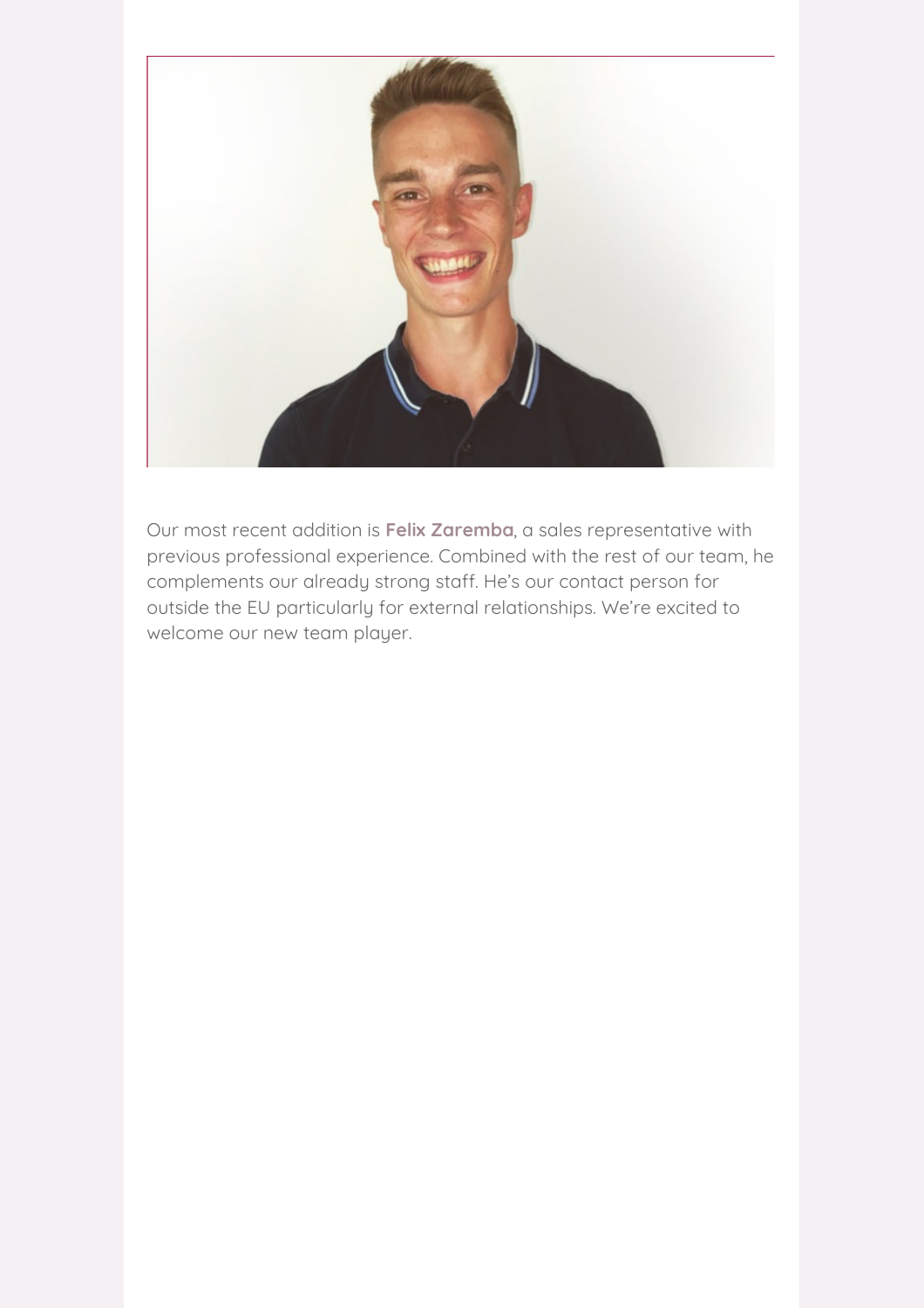Here's some more about Felix so you can get to know him a bit better: What's on your "bucket list"?

A road trip through the USA.

What's your favourite sport?

I've played football for as long as I can remember, and I'll continue to do so for as long as my body allows.

Anything else we should know about you?

I'm always in a good mood, I love cooking.

Why did you apply to work with us?

I've been involved with nutrition for a long time, and I'm really interested in moving into this area in a professional capacity. I place a lot of value on fair, kind treatment – whether that's with clients, suppliers or at lunch with colleagues. I immediately felt like I fit in here. Plus I was impressed that employees from purchasing and quality assurance visit suppliers to check out the social and qualitative conditions on site.

## **Participation in Biofach 2022 in July**

# **BIOFACH2022** into organic

Everything is changing in these difficult times – even long-established fair schedules. As you may already know, the dates for the world's largest leading trade fair for organic products, **[Biofach](https://ta37b2676.emailsys1a.net/c/36/4976361/0/0/0/290227/e23ec74c90.html)** in Nuremberg, has been postponed due to current events this year. The following dates were set in agreement with exhibitors: **26th – 29th July, 2022.** You'll find us in the usual place: **Hall 7, Stand 142**. We look forward to meeting you in person.